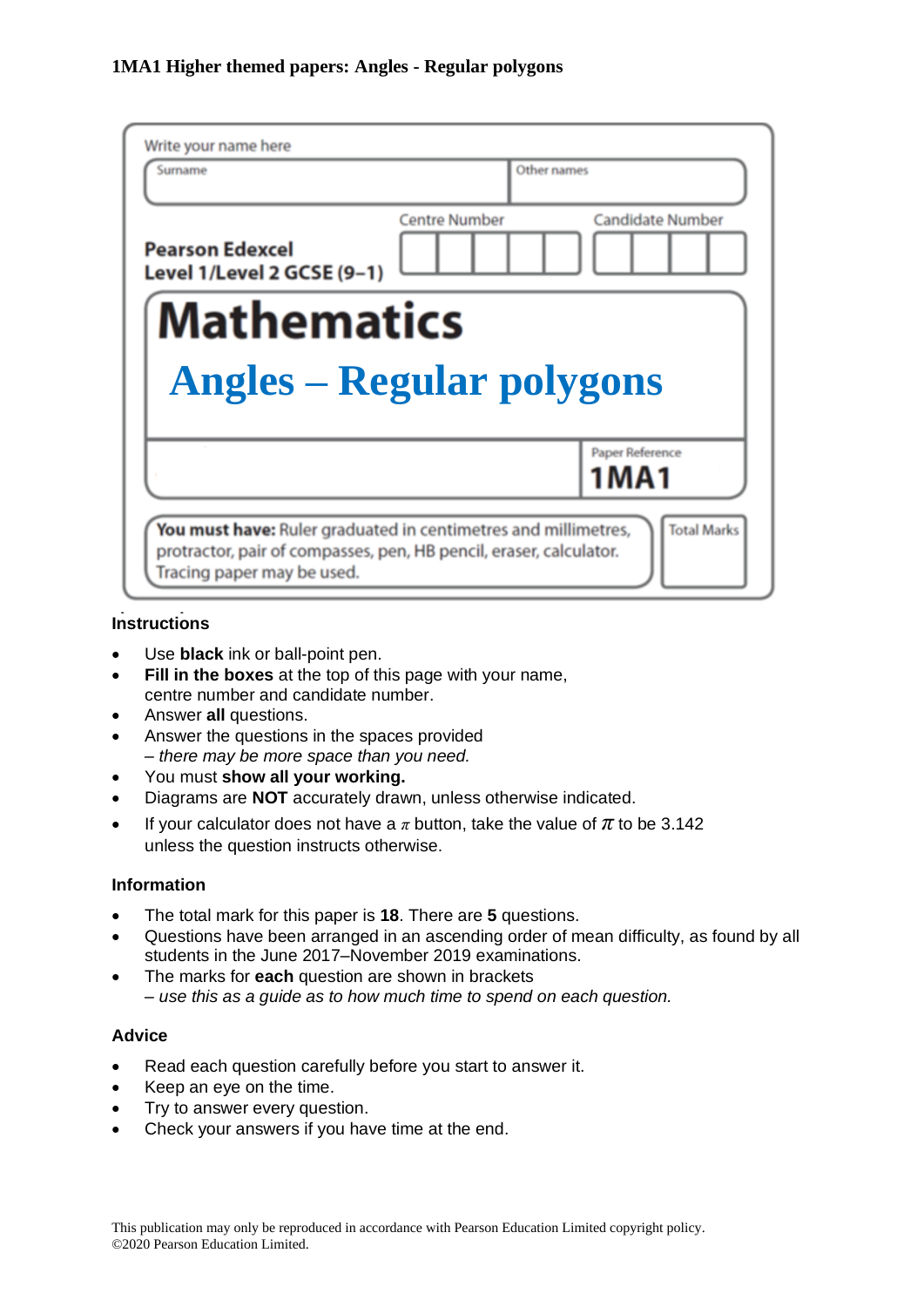### **1MA1 Higher themed papers: Angles - Regular polygons**

**1** In the diagram, *AB*, *BC* and *CD* are three sides of a regular polygon **P**. **5** In the diagram, *AB*, *BC* and *CD* are three sides of <sup>a</sup> regular polygon **P**.



Show that polygon **P** is a hexagon. Show that polygon **P** is <sup>a</sup> hexagon. You must show your working. You must show your working.

**(Total for Question 1 is 4 marks)**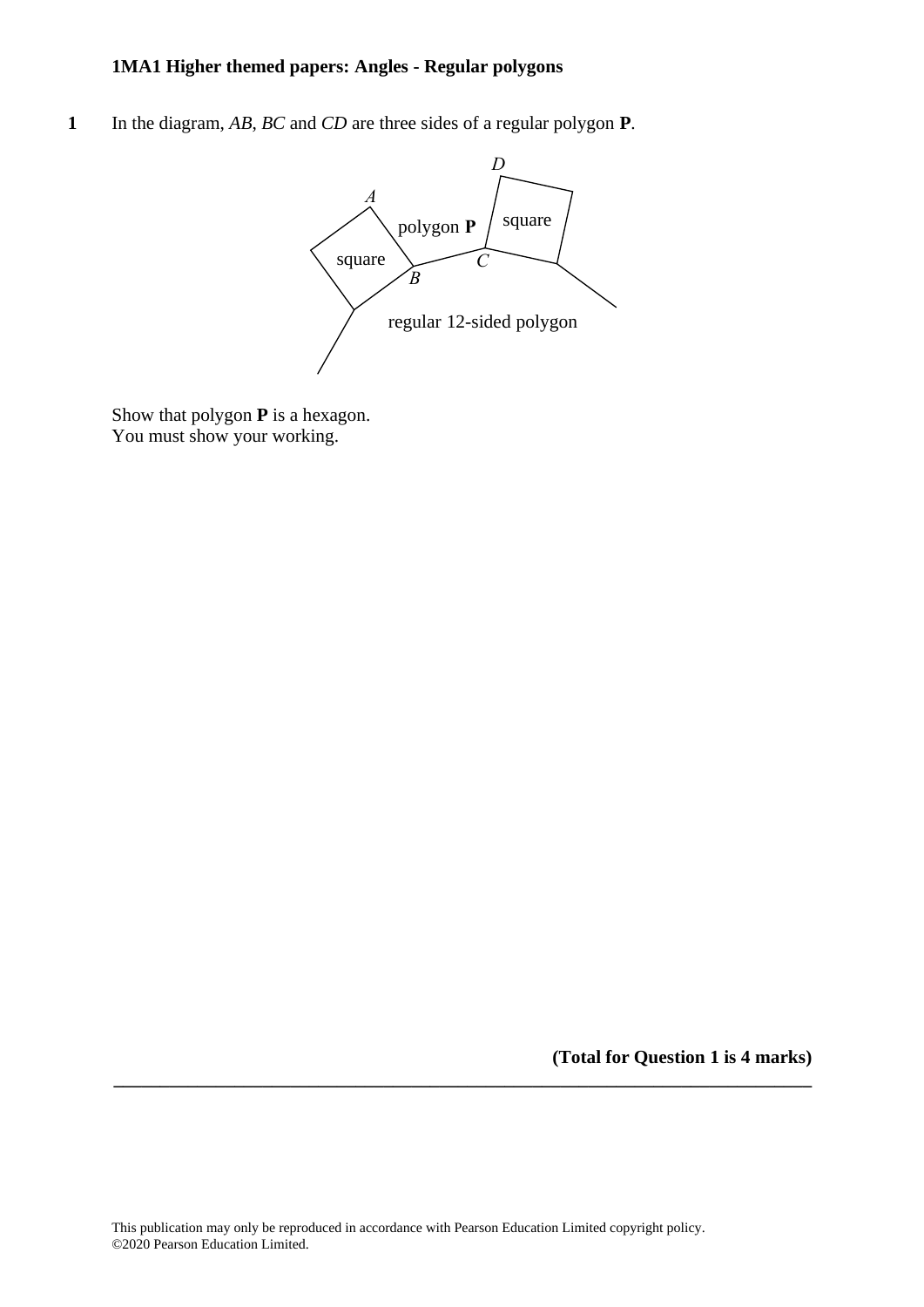### **1MA1 Higher themed papers: Angles - Regular polygons**

**2** The diagram shows a regular pentagon and a parallelogram.



Work out the size of the angle marked *x*. You must show all your working.

.......................................................°

**(Total for Question 2 is 4 marks)**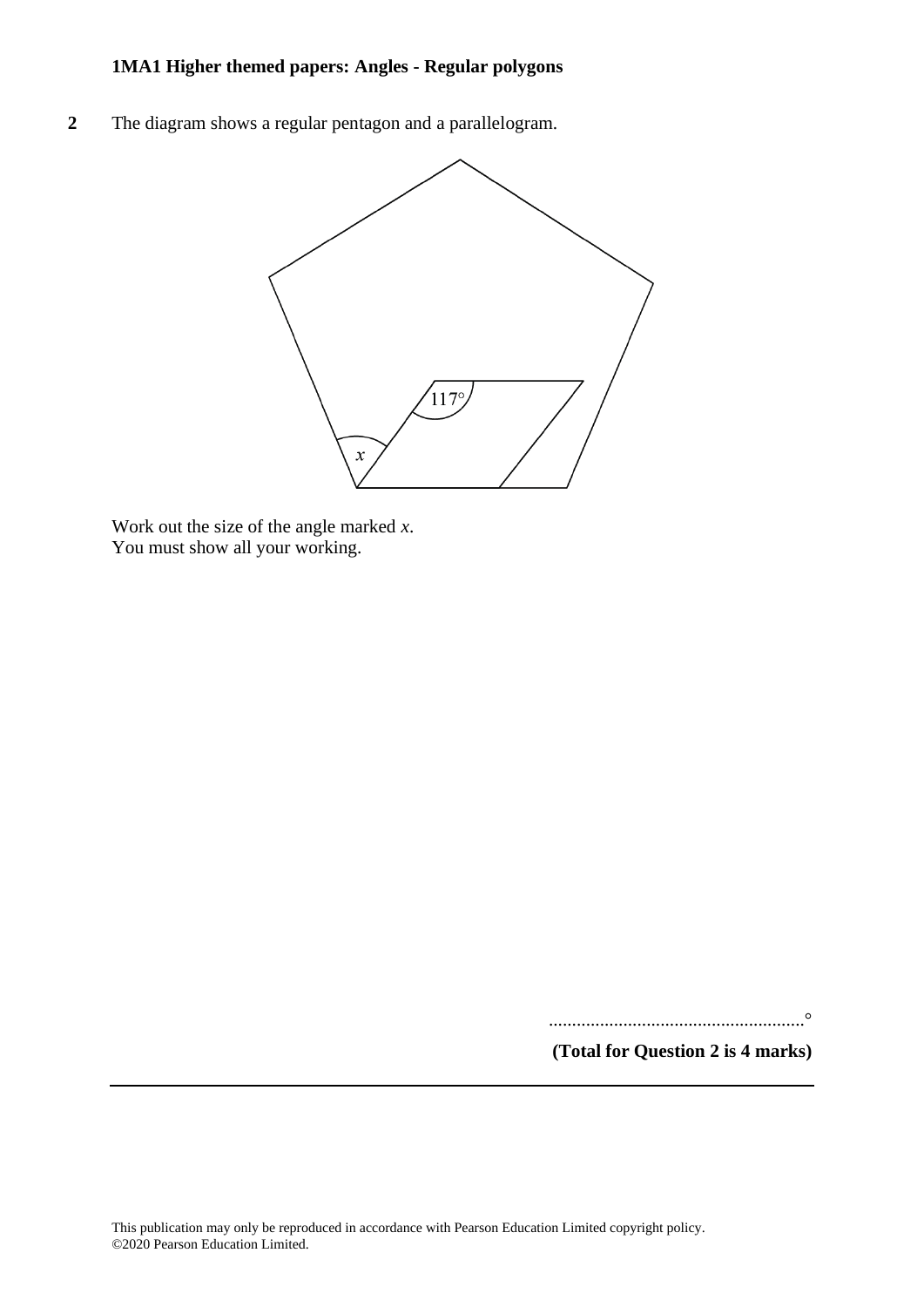

*RS* and *ST* are 2 sides of a regular 12-sided polygon. *RT* is a diagonal of the polygon.

Work out the size of angle *STR*. *STR* You must show your working.

..................................................... °

**(Total for Question 3 is 3 marks)**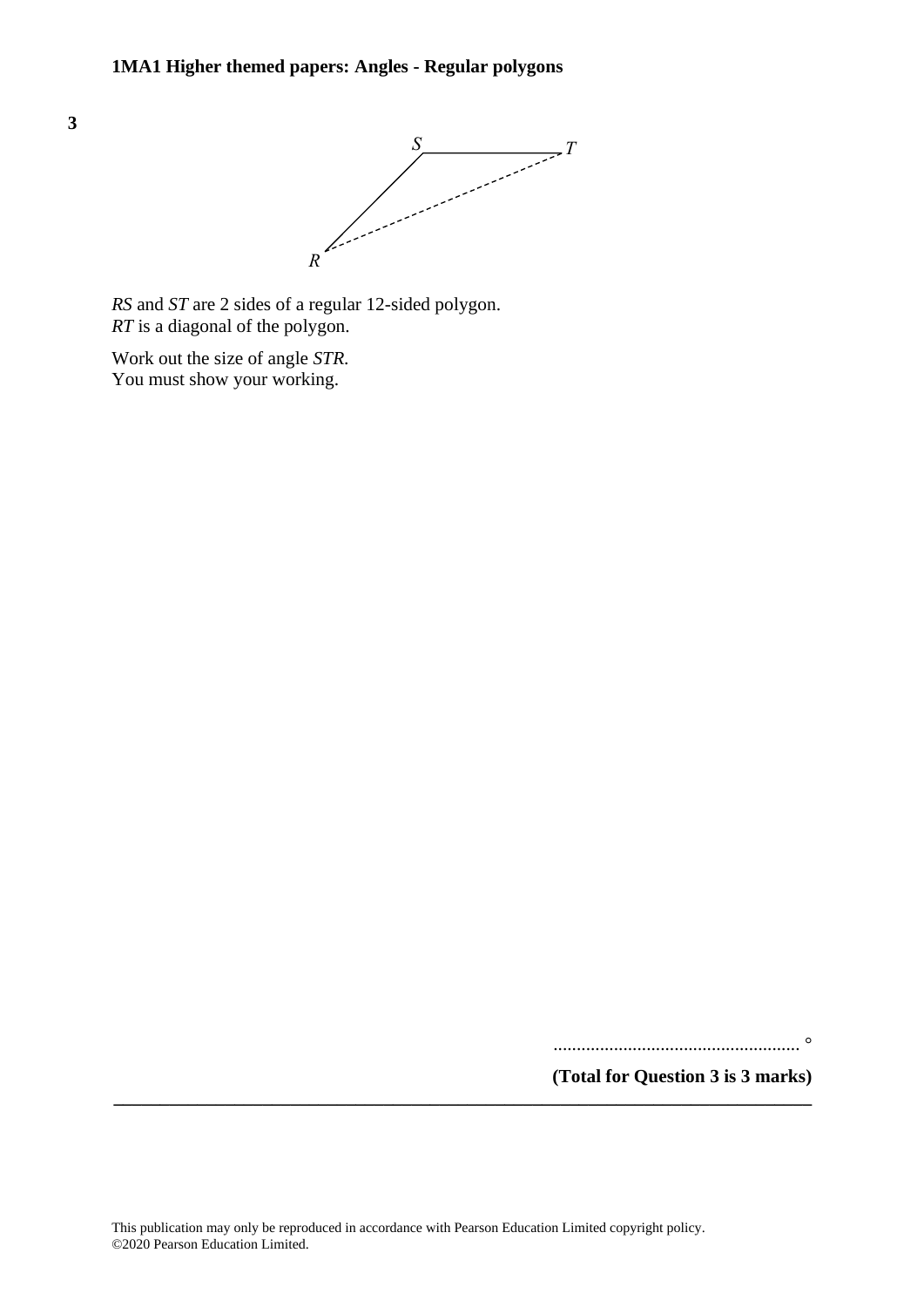

*ABCDEFGH* is a regular octagon. *ABCDEFGH* is a regular octagon. *ADJ* is a straight line. *ADJ* is a straight line.

# angle *BAD* = angle *CDA* angle *BAD* = angle *CDA*

**4**

**6**

Show that angle *CDJ* = 135° Show that angle *CDJ* = 135°

**(Total for Question 4 is 4 marks)**